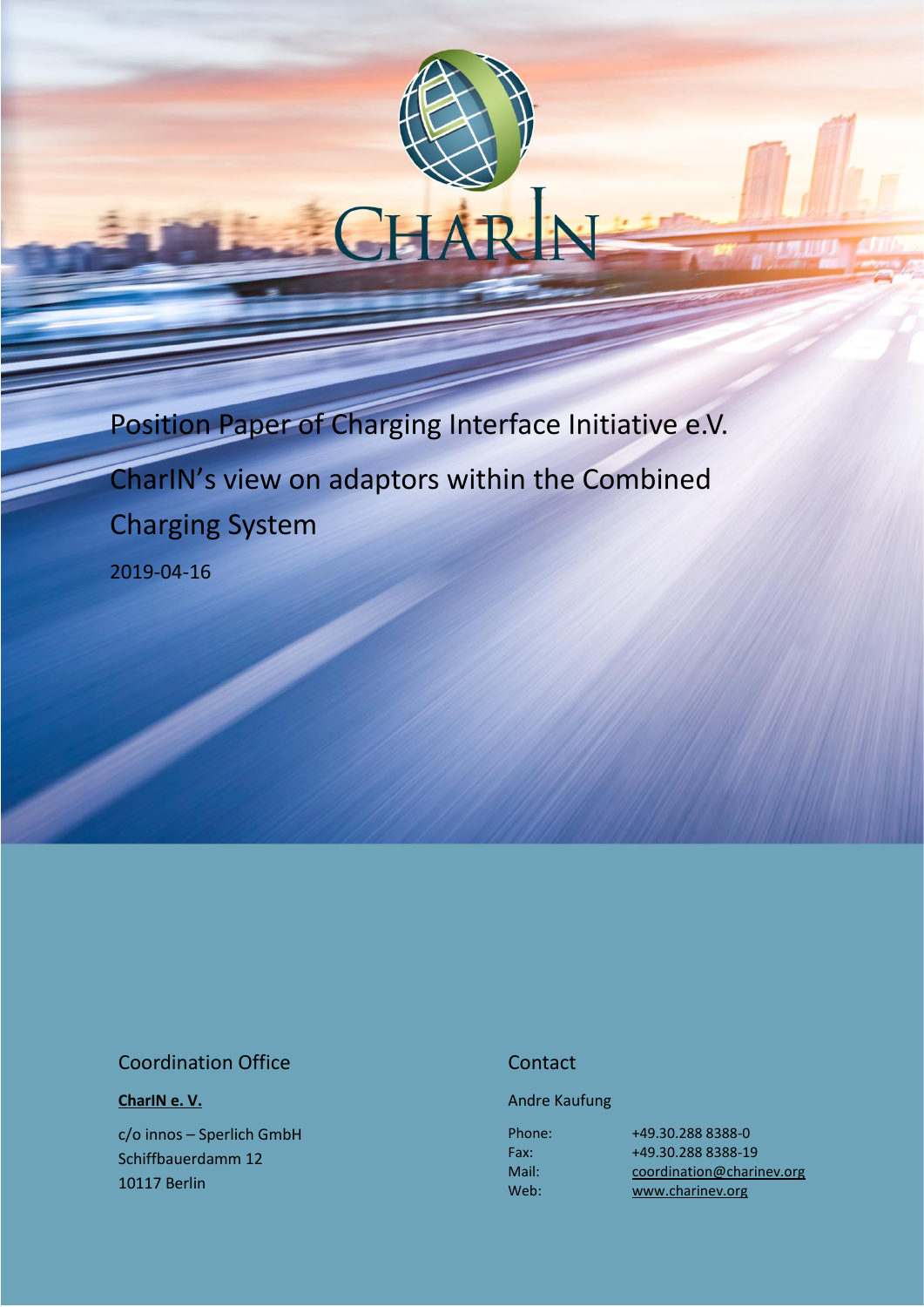

## 1 Introduction

CharIN is dedicated to developing and establishing the Combined Charging System (CCS) as the standard for charging Battery Electric Vehicles (BEVs) of all kinds.

## 2 Position

- CharIN does not endorse the use of adaptors<sup>1</sup> for charging of electric cars with CCS charging interface. (An overview of respective adaptor scenarios is given in the appendix)
- CharIN does not support any efforts of adaptor development, specification or standardization.
- If any adaptor is put on the market the liability for safe operation lies with the respective manufacturer based on applicable laws and regulations.

# 3 Reasons for recommendation

- The IEC 61851-1 standard for charging equipment states that adaptors shall not be used. Adaptors at the charging station outlet are only allowed under certain conditions.
- CharIN believes that the use of adaptors has a negative impact on the handling of the charging equipment and thus the user experience during charging.
- An adaptor as additional part in the electric connection between EV and EVSE increases the probability of faults and affects the functional safety.
- No standards for adaptors between different charging systems exist that may be used as a basis for a safe product development.
- The development of adaptors is not trivial. A list of potential technical challenges with no claim for completeness is given below.

### 4 Technical challenges

1

- The additional mechanical loads caused by the extra weight of a vehicle adaptor might lead to additional wear and potentially to mechanical malfunctioning of the vehicle inlet.
- The different charging systems (e.g. CCS, CHAdeMO, GB/T, Tesla) have different electrical safety requirements (e.g. in the field of protective earthing conductor cross section requirements and maximum short-circuit energy). The resulting incompatibility of safety concepts needs to be considered in the adaptor development.
- Adaptors might have a lower current rating than EVSE and EV. The adaptor design has to ensure that its current rating is not exceeded.
- Modern cable assemblies for high power DC charging might have a liquid cooling system. Such cooling might not properly cool the entire vehicle adaptor. The resulting overheating might lead to hazardous situations as e.g. hot surfaces.

<sup>&</sup>lt;sup>1</sup> Within this paper the term "adaptor" (in contrast to the definition in the appendix) describes both adaptors adapting from charging station to charging cable and vehicle adaptors adapting from charging cable to vehicle inlet. The term "vehicle adaptor" describes only adaptors adapting from charging cable to vehicle inlet.

CharIN's view on adaptors within the Combined Charging System V07, 2019-04-16